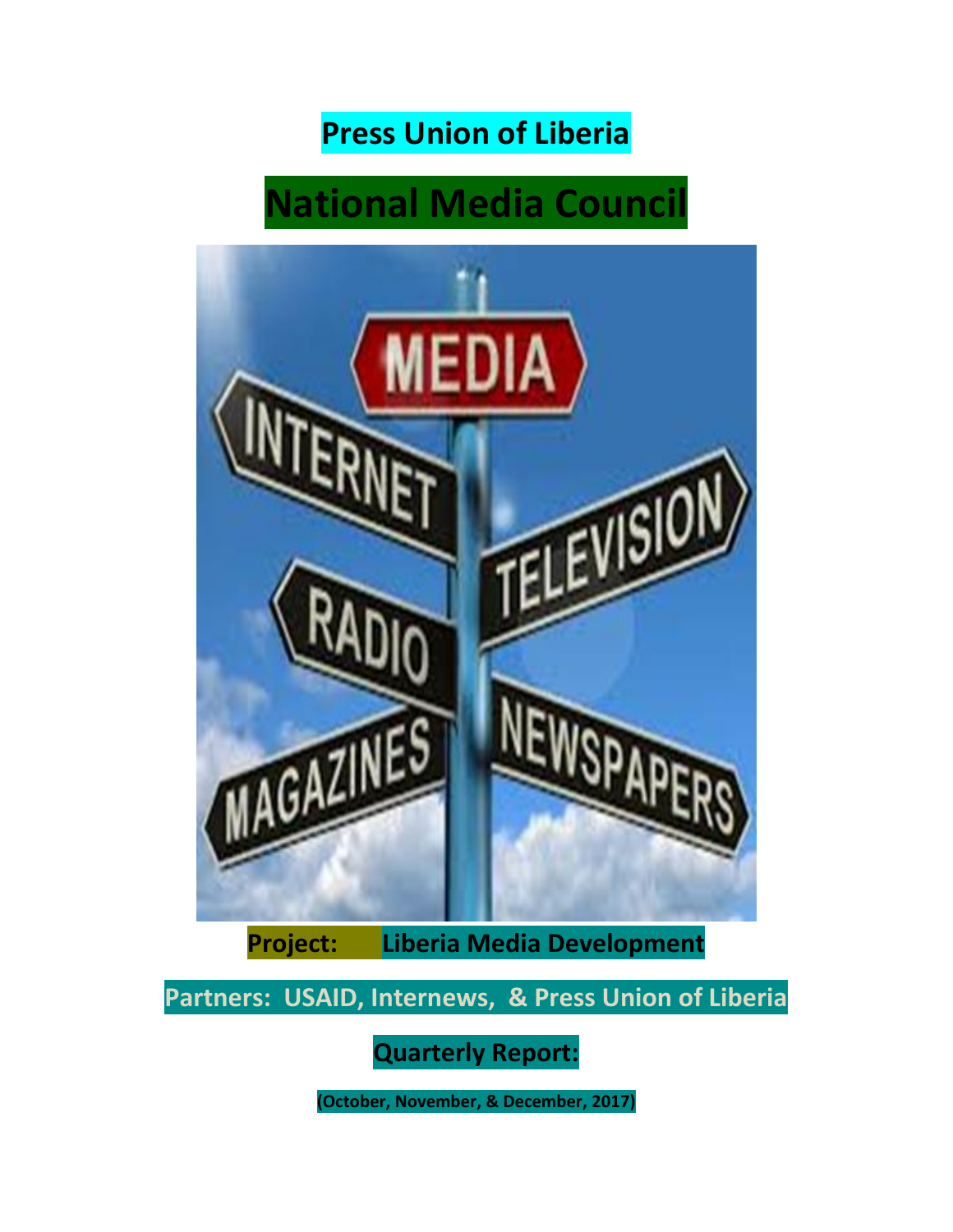### *I. Summary of Activities:*

The report that follows is a reflection of three months (October, November and December 2017) of planned and executed activities of the National Media Council (NMC). As part of the USAID/Internews-Funded Liberia Media Development Project, the NMC implemented the activities consonant to Article 19 of the Universal Declaration of Human Rights, which guarantees people's freedom of thoughts, conscience and speech, and considering Article 15 of the Liberian Constitution, as well as realizing that the Council is under obligation to investigate all reported violations of the guidelines and to mediate where necessary in line with the Press Union of Liberia's 2016 Revised Code of Ethics.

The period under review - October, November and December 2017, witnessed the final hearing and adjudication of three alleged ethical transgression complaints filed to the Council by some journalists/media institutions or against journalists/media institutions.

Additionally, during the period of consideration, the Council attempted hearing into two complaints filed by some members of the public, through citation to parties concerned, but these were withdrawn by complainants themselves. Also, in Quarter I, Year III, the Council invited parties to two complaints for hearing discussions, but complainants of both complaints failed to turn out for discussions with their accused.

Other activities of the Council include creating awarenessthrough the media, about the activities, achievements, challenges and the forward movement of the NMC, as well as the monitoring/observation, and analysis of the media's interpretation of Liberia's political/electoral trend.

#### *II. Achievements:*

#### *A. NMC Adjudicates three Complaints of Ethical Transgression*

In keeping with its mandate, the National Media Council fast tracked and adjudicated three complaints on its docket during the period under review. The first was the complaint of Mrs. Lakshmi Moore-an employee of Actionaid/Liberia, against Journalist Boakai Fofana of Capitol FM. The accuser had alleged that Journalist Boakai Fofana defamed/slandered her character/repetition via social media (Facebook) and at the Donut Coffee Shop in Sinkor, Monrovia. The complaint was heard during the last quarter of Year II, and finally adjudicated on October 5, 2017. The adjudication was characterized by mediation between both parties.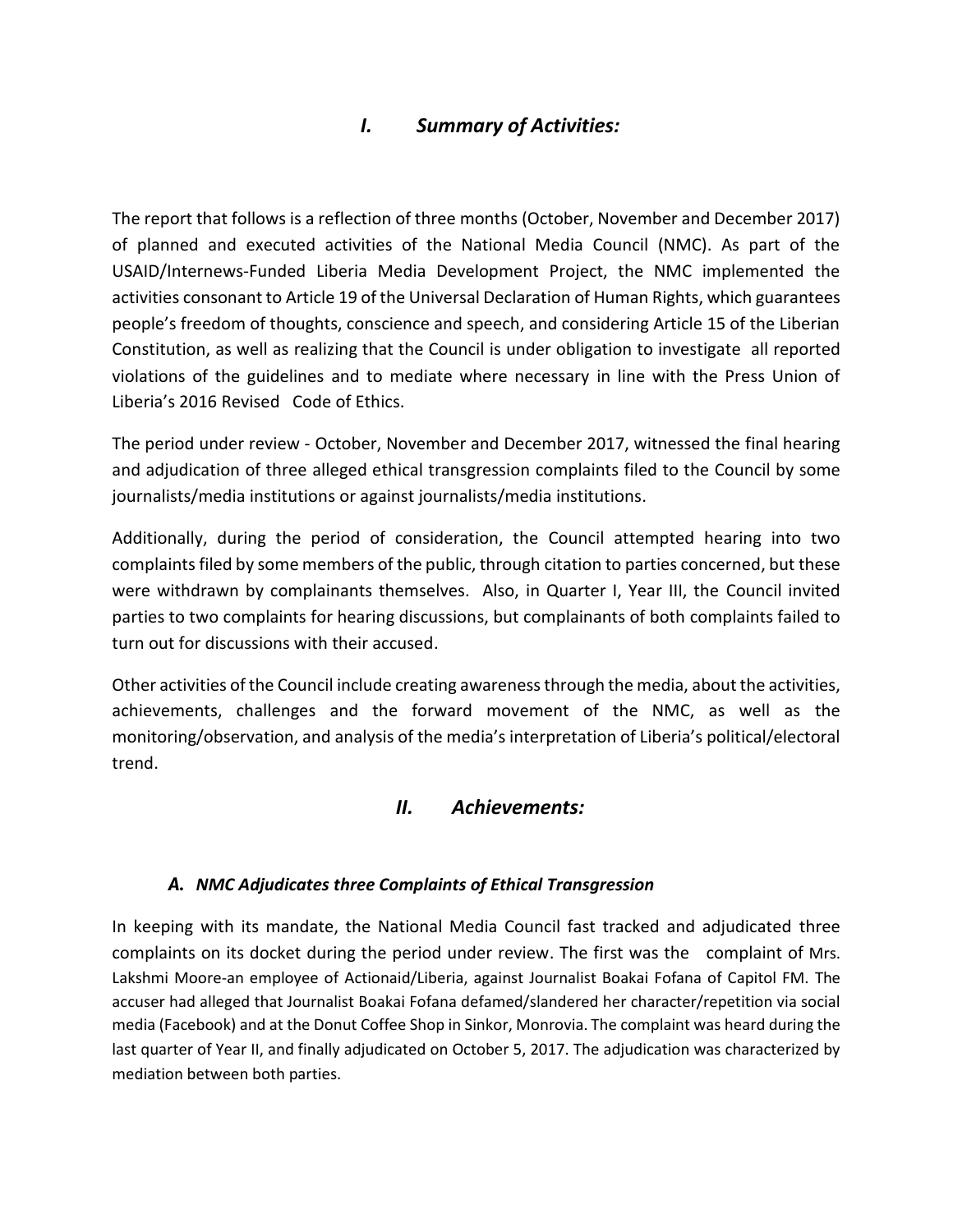The next complaint involved Freelance Journalist, Joe K.S. Fineboy, versus Liberty Party's Vice Chairman for Political Affairs, Mr. Darius Dallon. Journalist Fineboy had accused Mr. Dallon alongside his security guards, of physically attacking and smashing his (Fineboy) tape recorder and mobile phone to the floor on April 13, 2017, at Liberty Party's Headquarters, when he tried to inquire about the source of the fleet of cars paraded by the party for election purposes.

Interestingly, at the concluding hearing session of the complaint on October 19, 2017, while the Council was investigating, analyzing and reaching at a decision into the matter, Journalist Fineboy halted the process; saying that he was wrong. Subsequently, he requested the Council's intervention between him and Mr. Dallon. Acting on the request of Journalist Joe Fineboy, the Council mediated between both parties.

The third and last complaint in which the Council rendered decision involved Mr. Caesar Morris-Founder/Proprietor of ICafe, against the Daily Observer and Concord Times Newspapers. Mr. Morris alleged that both Daily Observer and Concord Times Newspapers caused injuries to his hard eared repetition by publishing false articles about him that he was imprisoned at the Monrovia Central Prison at Center Street, Monrovia.



**Above, Presiding Chair, Ruth Caesar welcome parties, as cross section of Council members (below) look on.**

Following the hearing and having analyzed the pieces of evidence submitted by the Complainant, the Council handed down its decision in favor of complainant Caesar Morris; and therefore, requested the Daily Observer Newspaper to do an erratum (retraction) of the previous information published. The Concord Times was however, not included because it was clear that although the paper published about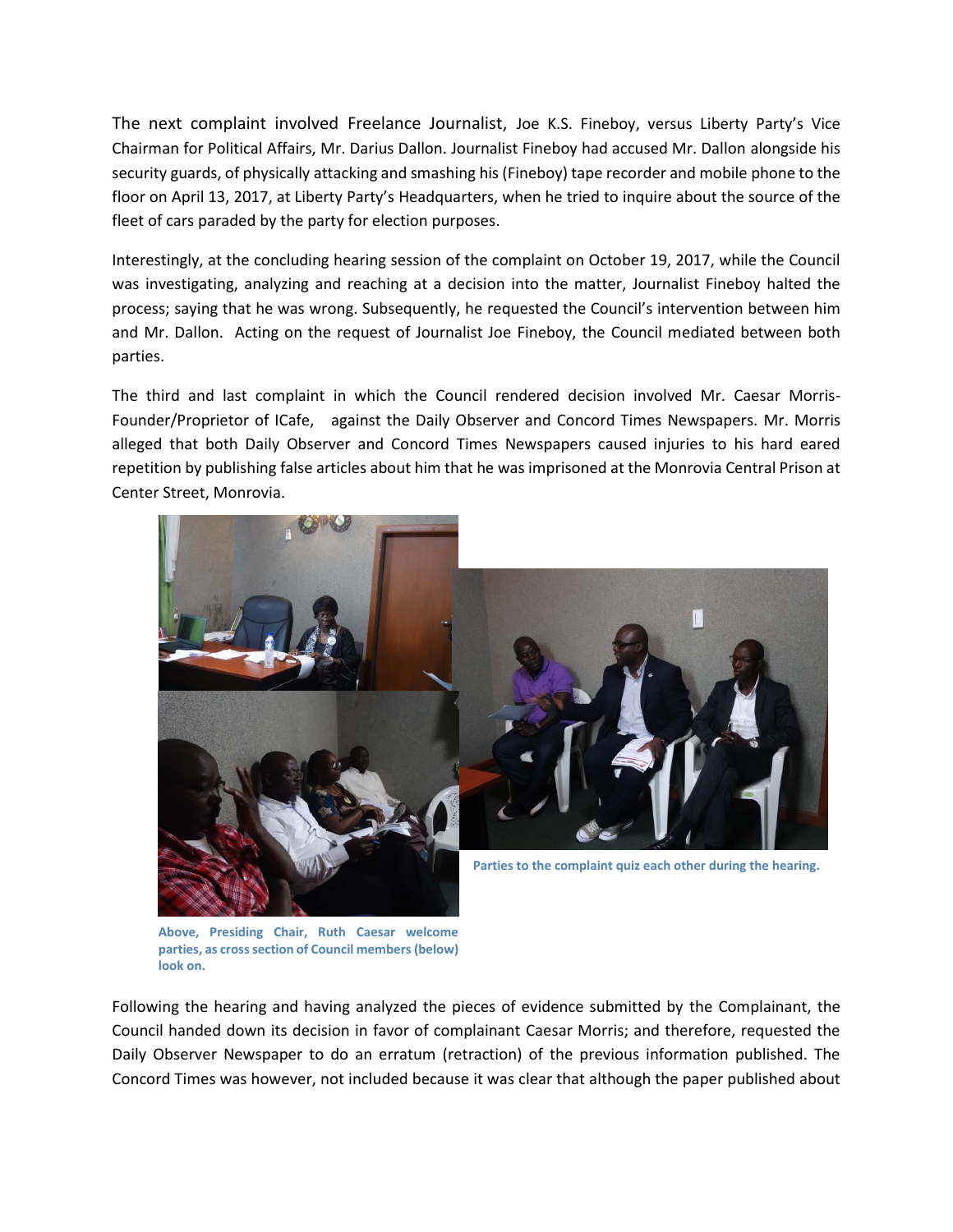Mr. Morris' appearance at the Temple of Justice for said case, it did not report about Mr. Morris' imprisonment at the Monrovia Central Prison.

#### *B.* **Complainants Withdraw complaints**

On September 22, 2017, Journalist Danesius Marteh of the Fabric Radio, complained to the Council that Mr. James Salinsa Debbah, head Coach of Lone Star Team, brutally and physically assaulted him while he (Journalist Marteh) was on air in studio. Even the Council had exerted frantic efforts to have a discussion with both parties by citing them for a hearing conference the complainant quickly withdrew the complaint, because according to him, the matter had been resolved at the Liberia Football Association, with Mr. Debbah extending apology to journalist Marteh.

Another complaint withdrawn by complainants is the one involving Journalists Patrick Eastman and Sekou Sheriff , Co and Lead Presenters, Freedom Hub, Freedom Communications, Inc., (87.9 FM) against the institution's Founder and Chief executive Officer, Mr. Sam Siryon.

Both journalists alleged that Mr. Siryon coerced them to carry out unethical practices during the discharge of their professional duties, by instructing them to "Propagate messages in favor of the Coalition for Democratic Change and to badmouth the Governing Unity Party," on Freedom Hub, a two-hour radio program hosted and presented by them (journalists).

Interestingly, as the Council invited both parties for hearing into the matter, the complainants requested the Council to withdraw such matter to allow in-house resolution on the matter.. Accordingly, the council was informed that the matter has been amicably resolved.

#### *C.* **Complainants fail to turn out for hearing**

In Quarter I, Year III, the Council invited parties to two complaints for hearing discussions, but complainants of both complaints failed to turn out for discussions with their accused.

The first complaint of such involved Atty. Lamii Kpargoi, Coordinator of the deepening Democracy Coalition (DDC). Atty. Kpargoi accused Press Union of Liberia's President, Charles B. Coffey of making defamatory statements against the DDC at one of his press conferences.

Based on the complaint and its attending nature, the Council invited both parties for hearing into the matter, but the lead complainant, Atty. Kpargoi failed to turn out for the discussion on grounds that he was travelling out of the country.

The next complaint, which accuser failed to turn out is the complaint of Mrs. Victoria W. Zaway against the Management of the Freedom Hub, Freedom Communications, Inc., (87.9 FM). According to Madam Zaway, the management disgraced, defamed and tarnished her hard earned repetition via the station.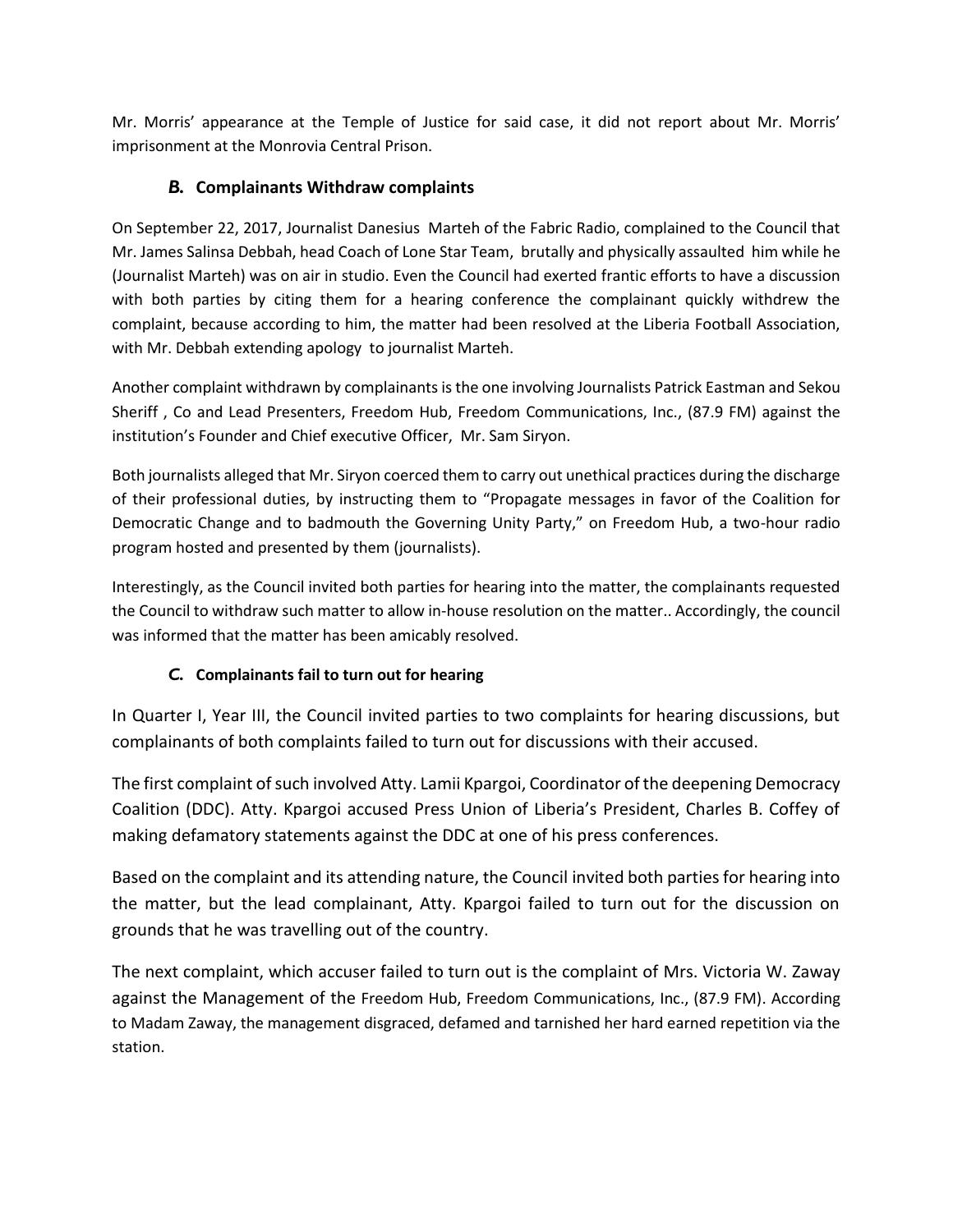On receipt of the complaint, the Council, through its Secretariat invited both parties for hearing. Unfortunately, on the day of the hearing session, Madam Zaway failed to appear, but said she had other pressing engagements, and therefore could not attend.

#### *D. NMC Creates Awareness on Activities*

In order to increase awareness on the activities of the National Media Council, in December 2017, the Council was represented at the United Nations Mission in Liberia Radio via its Saturday Radio Program, "Front Page". Mr. Raymond Zarbaye, host and presenter of Front page hosted the Council's representatives. The Co-Chairman, Madam Ruth Caesar and the Secretariat's Coordinator, Mr. Robert Karpeh Reeves appeared. Both discussed the activities, challenges and the way forward.

Other activities during the period in review were the monitoring, reviewing and analyzing of the contents of the media in respect of ethical compliance during the elections.

#### **III. Challenges**

During the period in retrospect, there were a number of challenges that one way or the other, impeded the activities of the National Media Council. They include the following:

- $\checkmark$  Complainants' failure to turn out for hearing of their complaints
- $\checkmark$  Shortfall in acquiring communication by the secretariat to contact and share daily information with NMC members
- $\checkmark$  Delay in stipend and transportation payment to NMC members and Coordinator

#### **IV. Next Steps**

The next steps are: firstly, fast track hearing of complaints on the database, secondly, re-invite complainants who failed to turn out for their hearing, and thirdly increase awareness of the activities of the National Media Council so that the public can have a clearer understanding of the role of the Council.

#### **V. Lessons Learned**

During the period under review, there were lots of lessons learned that will help to enhance the forward movement of the Council. They include:

- $\checkmark$  The secretariat's resilient posture in getting information to parties and Council members as well as carrying out follow ups
- $\checkmark$  Teamwork by members of the Council in unanimously hearing complaints and handing down decisions
- $\checkmark$  Persuasiveness in convincing parties to appear before the Council for hearing

#### **VI. Recommendation**

In order to properly enhance the activities of the Council, the following are recommended: